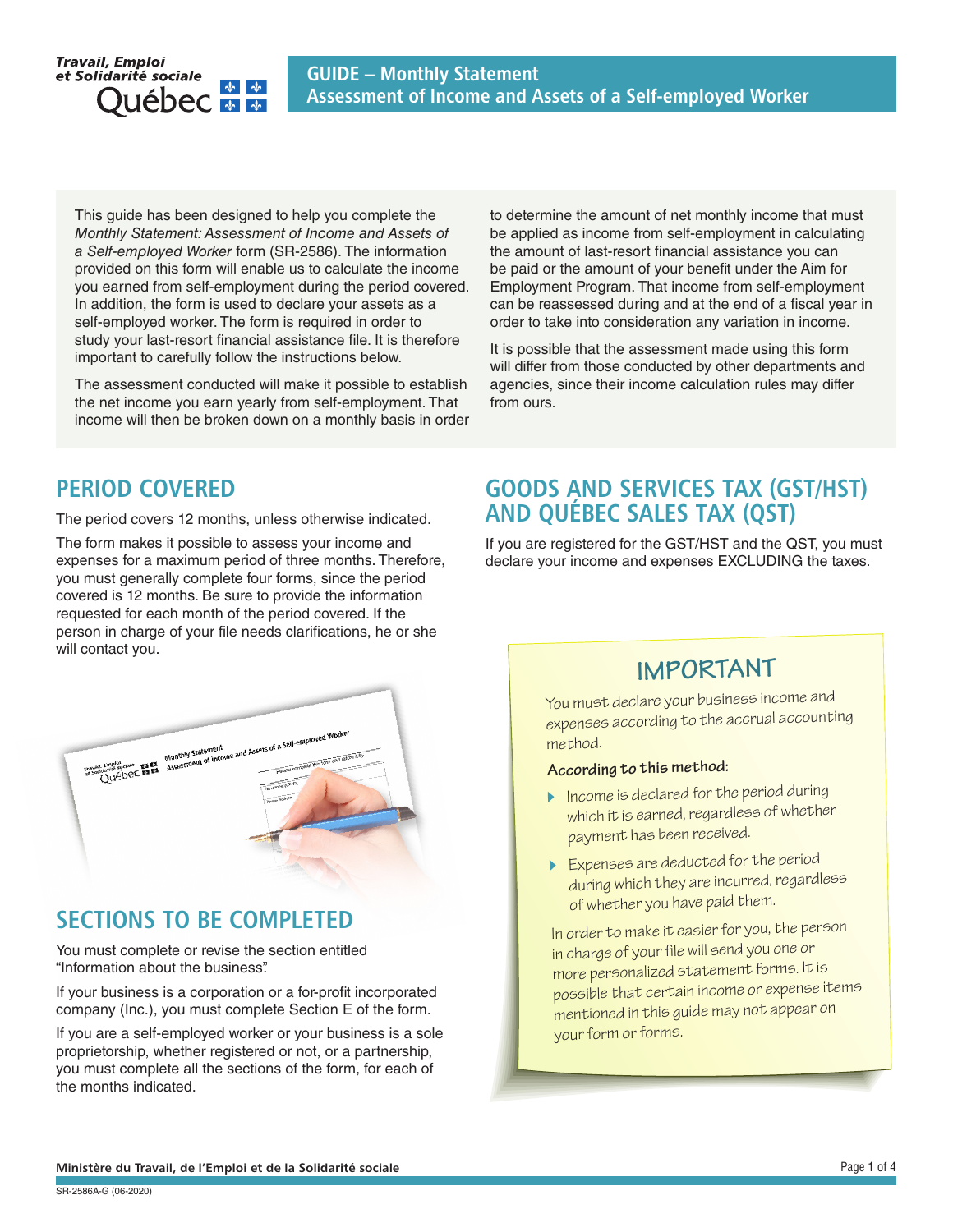## **GROSS INCOME**

Your income is your business's sales figure, which is represented by all your contracts, sales, fees, gratuities (tips), etc. Your income must

be declared by category (gross sales, fees, contract work, tips, etc.) .

**Line 1 – Gross sales:** You must declare all of your gross income for the period covered, regardless of whether you have actually received the amounts to which you are entitled. Income is considered to be earned when the services are rendered or the goods are delivered during the period covered.

The amount of gross sales must exclude the GST/HST and the QST.

**Line 2 – Fees:** You must distribute your fee income according to the months in which you worked to earn it.

**Line 3 – Contract work:** You must distribute your income according to the duration of the contracts and the period covered by the statement.

**Line 4 – Gratuities:** You must declare the gratuities you received. If you enter no amount or the amount declared is below the established standards according to the type of income earned, a minimum amount will be recorded.

#### Lines 8 through 10

# **SECTION**

**SECTION** 

## **B** COST OF PRODUCTS SOLD

You must complete this section if your business buys or owns goods for the purpose of reselling them or for manufacturing products

to be offered for sale. Your inventory must take into account the **purchase value** (cost price) of your products. The information that you provide in this section is used to calculate the profit earned on the items sold.

**Lines 8 and 10 – Inventory at start of period and Inventory at end of period:** You must indicate the value (cost price) of your inventory at the start and at the end of each month.

**Line 9 – Purchases during period:** You must indicate the total cost of the purchases, made during the month, of goods intended for sale or for manufacturing of products to be offered for sale.

**SECTION** 

## **BUSINESS EXPENSES**

According to the *Individual and Family Assistance Regulation*, the amortization of assets used by the business is excluded from the calculation of income, and capital repayment is not considered an operating expense. Only operating expenses must be indicated on this form. Expenses to earn work income must be considered reasonable and necessary by the person in charge of your file.

#### **CAPITAL EXPENSES**

A capital expense consists in the purchase of goods. It may not be deducted from gross income, since it constitutes an

#### advantage from which the business can benefit over a long period of time (more than 12 months). For example, the purchase of a printer cannot contribute to a reduction of your gross income in assessing your net income.

#### **OPERATING EXPENSES**

An operating expense consists in the purchase of items that must be replaced often. An operating expense is taken into consideration in establishing the net work income provided that it is incurred in order to earn that income. For example, the cost of renewing an ink cartridge may be considered in the calculation of your net income.

#### **VEHICLE EXPENSES**

Expenses for travel between your residence and your place of business are considered personal expenses. You therefore must not include them in the kilometres covered for business purposes.

Total vehicle expenses may be considered when you or a member of your family has more than one vehicle and one of the vehicles is used exclusively for work.

If the vehicle is used for business and personal purposes,

Lines 11 through 20

a proportion must be established to determine its use for business purposes.

**Lines 11 through 14:** If you keep a logbook of your vehicle's odometer readings, complete **lines 11 through 14**. Note that if your application for financial assistance is accepted, you will have to keep a logbook for the following year.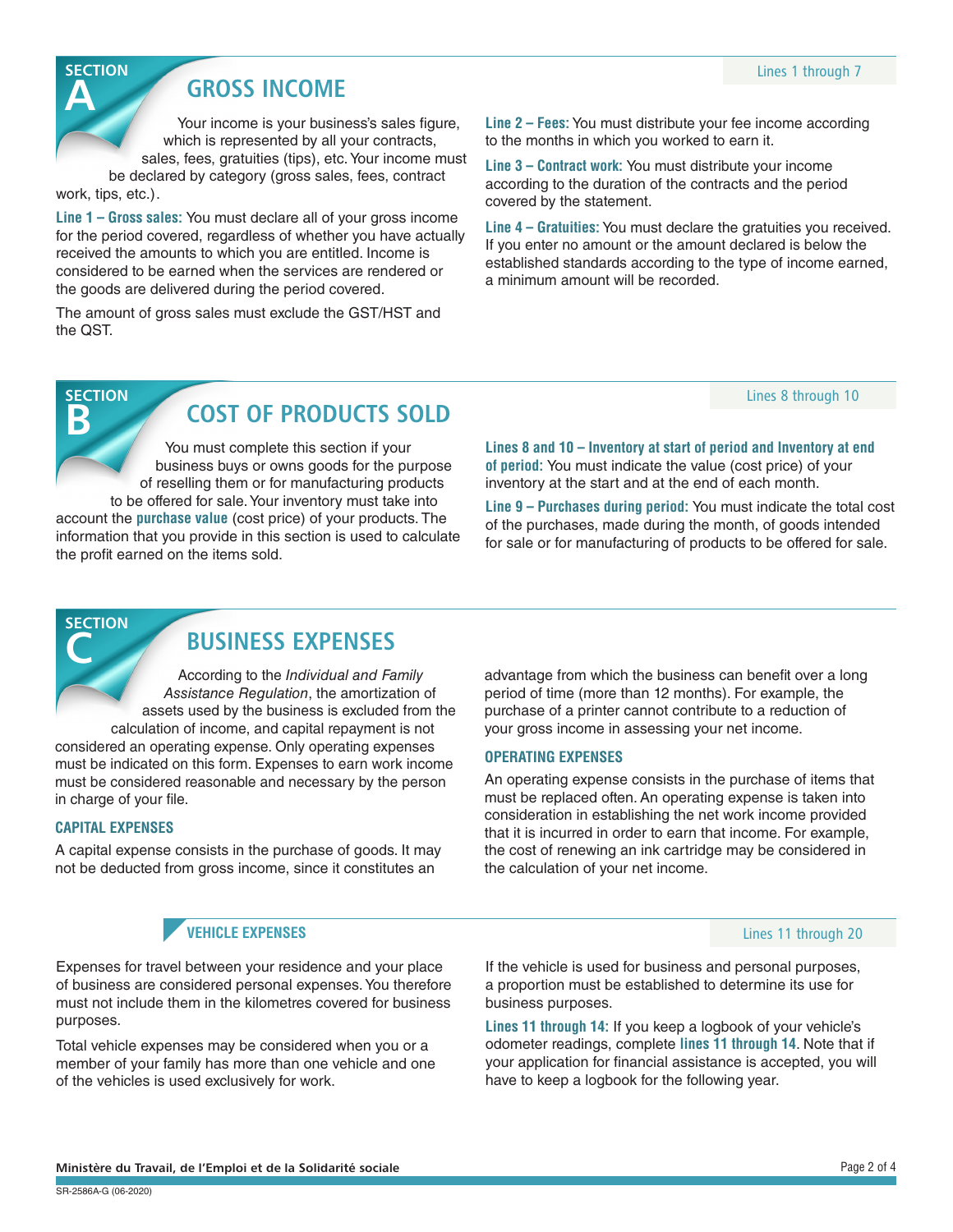#### **VEHICLE EXPENSES (cont.)**

**Lines 15 through 20:** If you are asked to provide them, you must submit all the invoices for vehicle expenses, whether they were incurred for a personal or a business purpose.

Deductible expenses include fuel, maintenance, repairs, insurance, registrations, licences, interest on a vehicle loan and leasing costs.

If you own a vehicle and you have taken out a vehicle loan to buy it, you can deduct the interest paid on the loan, but not the purchase price.

If you lease a vehicle, you can deduct the leasing costs for the vehicle.

#### **BUSINESS PREMISES EXPENSES**

When the work is performed at the residence of a self-employed worker, certain costs may be considered expenses. These costs are established according to the percentage of the area used for the business activities. For the costs to be considered expenses, the following rules must be complied with:

- The residence must constitute the main place of work of the person.
- The space reserved for work in the residence must be used mainly, i.e. 90% or more, to conduct activities related to the work performed by the self-employed worker.

You must indicate **all** the expenses incurred for your business premises or dwelling. Expenses related to the premises may be mortgage interest, property tax (municipal and school taxes), insurance expenses (fire, theft and liability), electricity, heating and maintenance costs, and repair costs. They are calculated considering the proportion of the premises used for business purposes, if appropriate. You must provide supporting documents if requested.

**Line 21 – Business premises or dwelling (if you are a tenant):**

Whether you rent premises solely to run your business or you use a portion of your personal dwelling for your self-employed work, you must enter the total cost of rental, taking into consideration the amounts in effect during the period covered.

#### **MISCELLANEOUS BUSINESS EXPENSES**

**Line 37 – Meals:** In certain exceptional situations, meal expenses incurred during travel outside your region may be taken into consideration and you may be asked to explain these expenses. If this applies to you, enter the total meal expenses incurred for business purposes, according to the restaurant receipts. Handwritten receipts are not accepted.

**Lines 38 through 41:** Enter the portion of telephone and Internet expenses incurred for business purposes, as well as the percentage corresponding to that portion compared with the total expense.

The deductible share of your expenses corresponds to the proportion of the kilometrage devoted to your activity. You must keep a logbook of your travel, which will enable you to justify your deduction when your statement is audited.

Fines are not deductible.

**Line 17 – Insurance:** For vehicle insurance, you must determine the cost for the period covered, including the taxes, as follows.

Result to be entered for each month Total cost of the insurance contract, including taxes Number of months of the contract =

#### Lines 21 through 26

**Lines 22 to 26:** You must establish the percentage of use of commercial premises by dividing the number of rooms used solely for business purposes by the total number of rooms.

**Line 24 – Insurance (fire, theft, liability):** As regards insurance, you must determine the costs according to the term of the contract and the period covered by the statement, and include the taxes.

| Total cost of the insurance contract, including taxes | $\sim$<br>$\overline{\phantom{a}}$ | Result to be entered<br>for each month |
|-------------------------------------------------------|------------------------------------|----------------------------------------|
| Number of months of the contract                      |                                    |                                        |

**Line 25 – Electricity, heating:** Consult your most recent electricity bill to find out the electricity costs. Take the "Previous consumption" total shown on the bill, divide it by the number of days, multiply the result by 365 and then divide this second result by 12.

**Example:** The total is \$1,234.56 for 345 days. Therefore, \$1,234.56 divided by 345 days and multiplied by 365 days, then divided by 12 months  $= $108.84$  per month.

**Line 26 – Maintenance, repairs:** Rental development and improvement expenses are not deductible.

#### Lines 27 through 49

**Example:** The total expense is \$50 and the percentage of the portion incurred for business purposes is 75%. You can therefore indicate \$37.50 and 75%.

Although the form provides substantial details to enable you to determine and deduct the expenses you have incurred to earn your income, other expenses may have been incurred for that purpose that are not covered by the expense categories shown on the form. If so, you can deduct these expenses by specifying them on the "Other expenses" line.